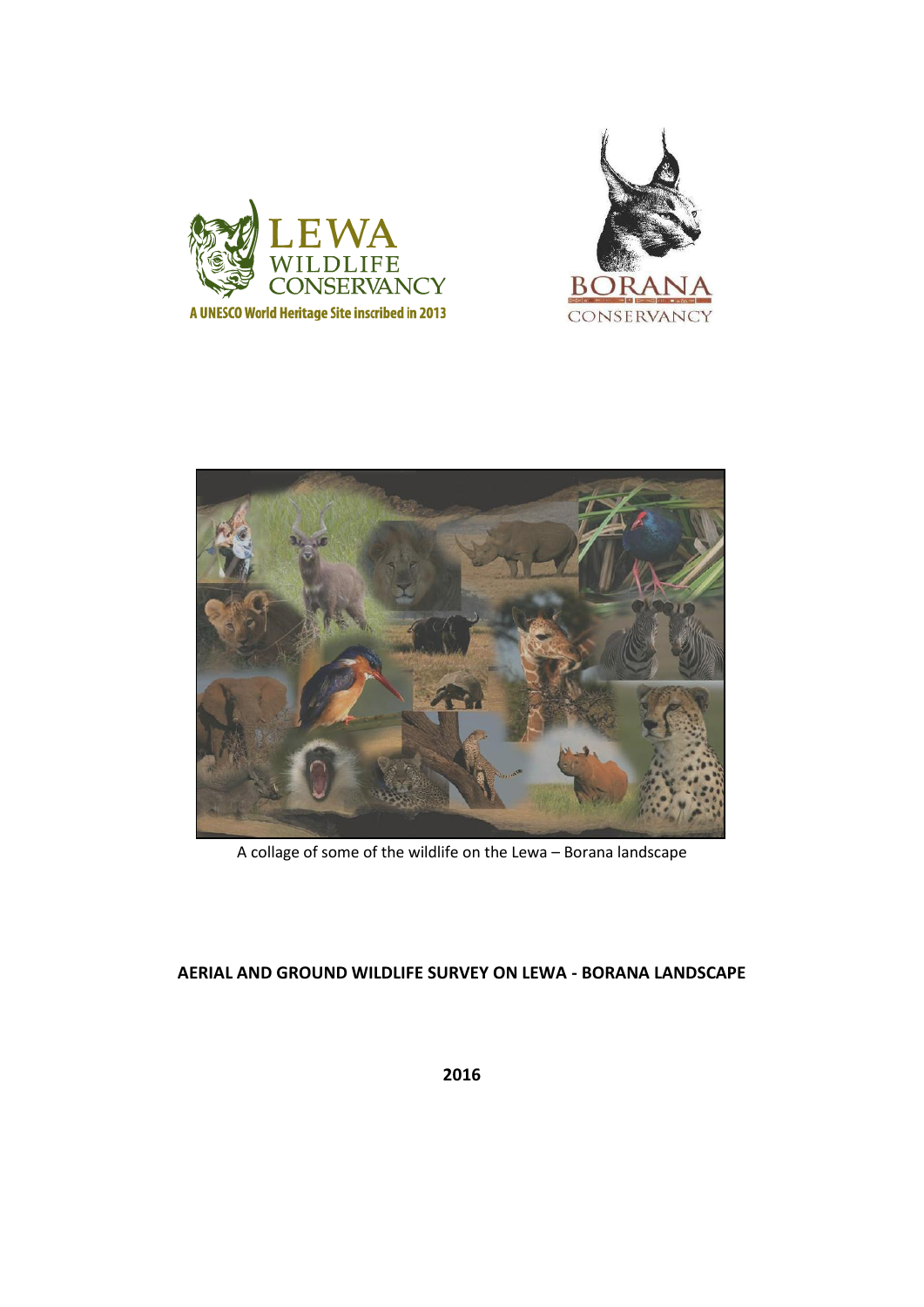#### **1.0 Introduction**

The Lewa -Borana Landscape (LBL) hosts diverse range of wildlife species. Determining the status and performance of these species, together with the associated environmental and habitat conditions are important in managing wildlife populations. One of the methods of estimating populations of wildlife is through regular aerial and ground counts. On Lewa, counts have been completed since 1977. On Borana, counts have been undertaken since 1991. In the past, both properties have conducted their counts independently using different methods (apart from 2014 and 2015 when a combined systematic count was completed).

#### **1.2 Methods**

On Lewa, a combination of both aerial and ground counts are used simultaneously on an annual basis. The aerial count is completed on blocks inaccessible by road (Fig. 1), using a two seater Super Cub aircraft, flown at an average of 300 feet above ground level with 500-metre transect widths. Transects follow in an East – West and North – South direction, although they vary in some areas due to terrain, direction of wind and sun position. Conversely, areas counted from the ground use one vehicle per block, traversing all the roads on each and counting wildlife seen on the way.

During the March 2016 count, concerns were raised over the total number of buffalo, giraffe and Grevy's zebra encountered. Therefore, a repeat aerial count was carried out over the entire block

focusing on these three indicator species. This was done five weeks after the main Lewa count.

On Borana, three different methods have been used to count wildlife: Since 1991, the field monitoring teams have been counting and reporting all wildlife seen in their respective blocks, from an elevated vantage point on a hill, on a daily basis. These sightings are correlated and an annual estimate of the population of each species is derived by averaging the daily sightings.

**Figure 1**: Map of Lewa showing the ground and aerial game counting blocks



In some of the years (2006, 2010, and 2016), a total aerial count on defined transect lines was undertaken and an estimate of the population of each species calculated. More recently (2014 and 2015), a systematic count that incorporated Borana, Lewa, Leparua and Il Ngwesi Group Ranch was initiated in an attempt to harmonize wildlife counts in the LBL area (Davidson *et al.,* 2014).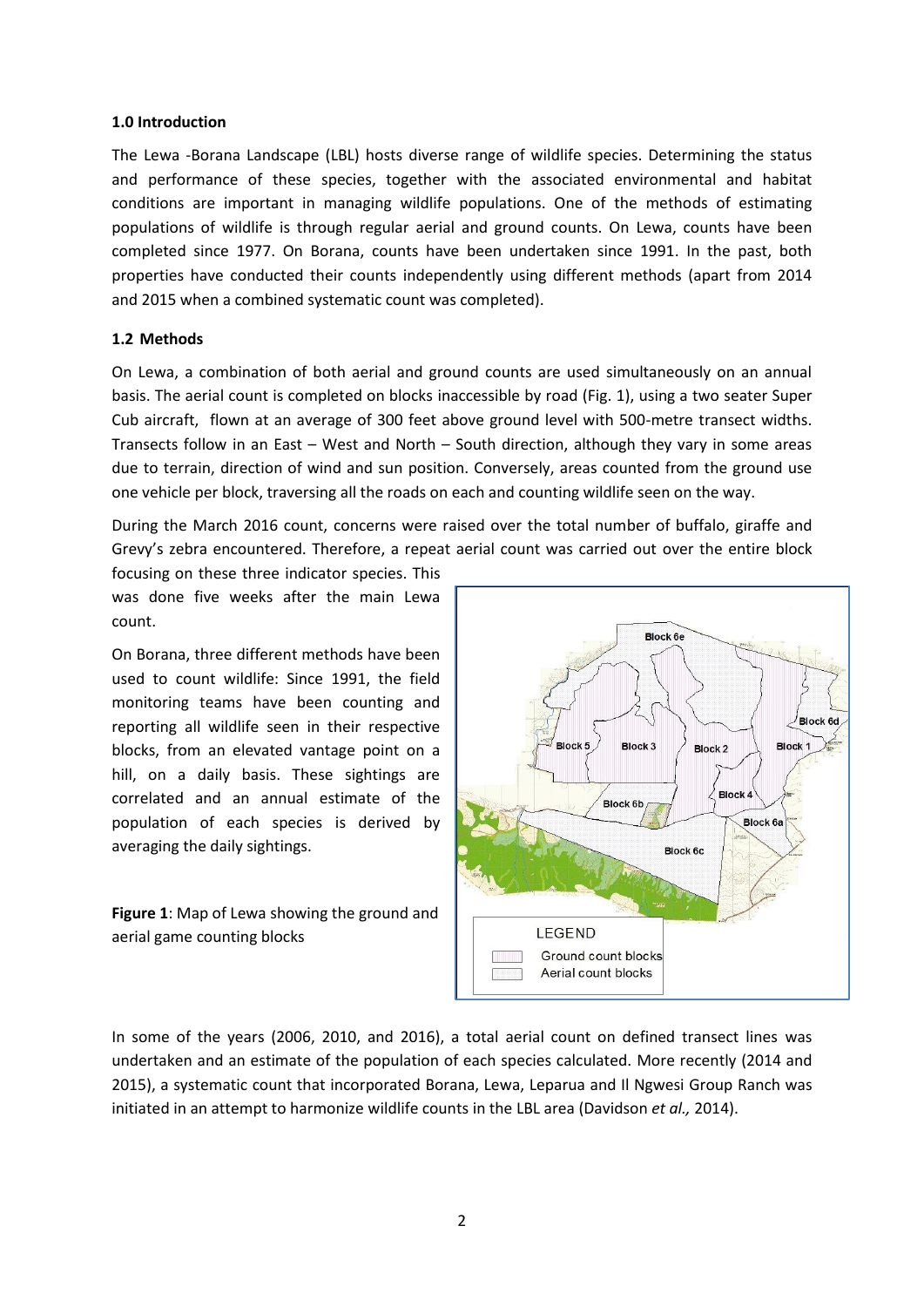These three methods cannot be compared between each other, owing to inconsistent variability in observer bias and counting conditions. Therefore, where possible we will attempt to provide trends using averaged daily sightings of some of the large mammal species.

In future, the LRD will conduct systematic wildlife counts in the LBL area, using comparable and standardized methods drawn from the above, to provide comparable data.

## **1.3 Results and discussion**

Results for the 2016 LBL wildlife survey are presented in Appendix 1. This is the first year that game count data from both properties is presented as one.

Over the LBL area, Lewa had the highest number of wildlife species counted compared to Borana. Livestock was not included in this survey. Plains zebra recorded the highest numbers (1,262) followed closely by buffalo (1,220) and then impala (1,113). A similar observation was made in 2014.

## **1.3.1 Borana game count**

On Borana, from 1991 to 2016, using data averaged from the daily sighting reports, the annual estimates of the populations of species were highly variable. Some of the variability in these data may be due to the fact that Observation Points (OP) personnel are frequently rotated resulting in amplified observer bias.

Generally, all the populations in the area showed a decreasing trend. However, from 2011 to date, estimates of the populations between the years seem to have been less variable with most of the populations showing increasing trends (Appendix 2).

**Note**: A different report from Borana has been circulated highlighting game count figures from the aerial counts only.

# **1.3.2 Aerial and ground count on Lewa**

Trends in population sizes over the last11 years are presented in Appendix 3.The populations that showed increasing trends had a corresponding high proportions of young (calves/foals/piglets) and juveniles thus enhancing the chances of recruitment into the adult age class. In addition, predation levels on these species have been lower than those with decreasing trends, as indicated by lion prey selectivity indices. These species include buffalo, Grants gazelle, impala, ostrich, warthog and waterbuck.

The section below presents the performance of indicator large-bodied mammal species counted on the LBL area. Where applicable, the status of these populations will be related with information derived from the monthly surveys of focal indicator species.

# **1.3.2.1Buffalo (***Syncerus caffer caffer***)**

650 animals were counted on Lewa in the March 2016 game count, but a recount of this species gave a figure of 941 individuals. This represented a 33% population increase from the previous year.

Long-term trend on Lewa indicates an increasing population as supported by a strong  $R^2$ value (Fig. 2). Mortality levels in this population are low with six animals reported from January to June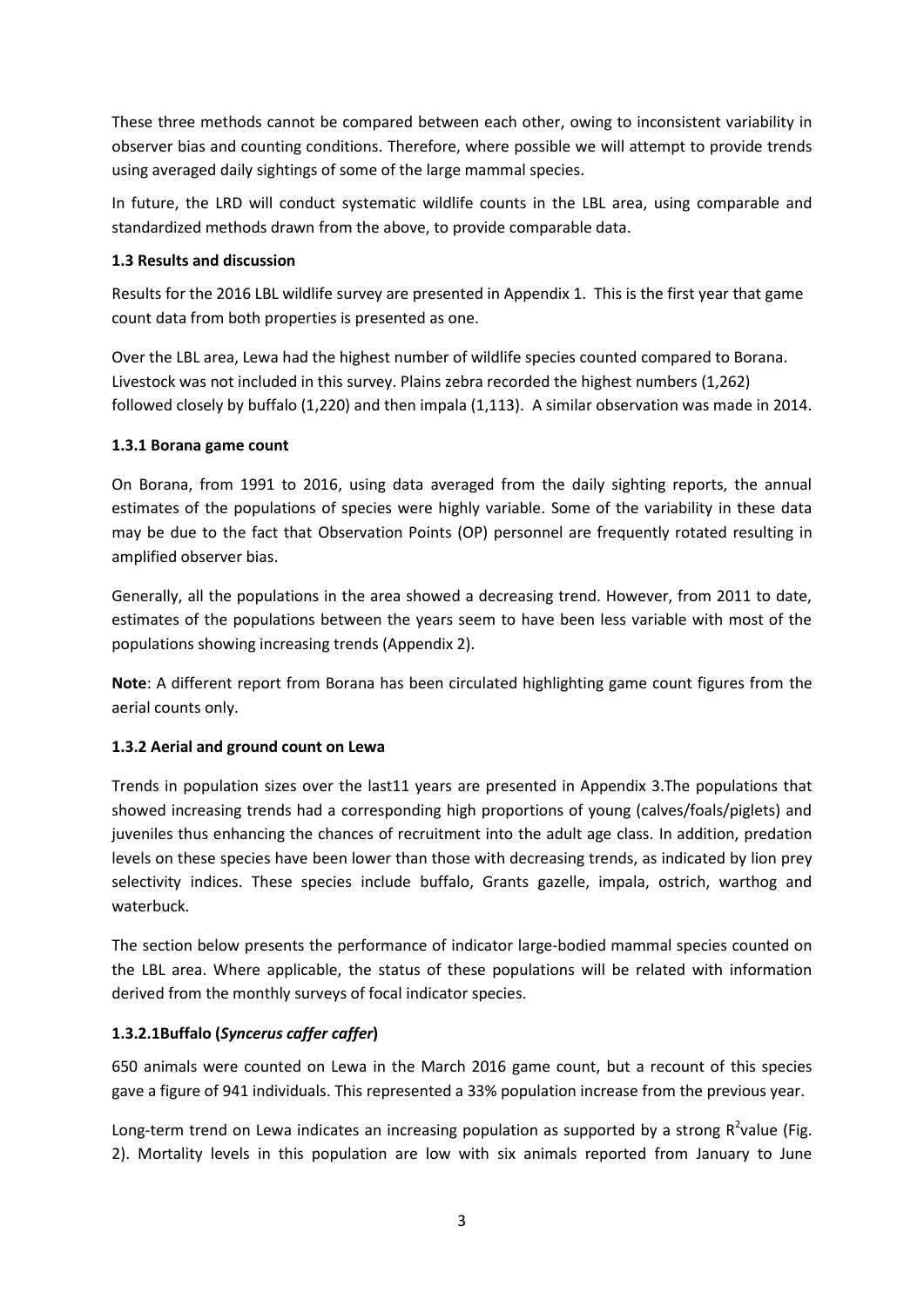2016.Jacob's Index (D) value (-0.5) calculated for this species indicate that they are not selected by lions, and in fact, may be generally avoided.

On Borana, the long-term trend averaged from daily sightings also indicates a slowly growing population (Fig.2) with a similarly positive  $R^2$  value<sup>1</sup>.



**Figure 2**: Trend in the population of buffalo on Lewa (2006 – 2016) and Borana (1991 – 2016).

 ${}^{1}R^{2}$  is simply the relationship between time and population size. The closer it is to 1 the more linear (stronger) the relationship is.

### **1.3.2.2 Plains zebra (***Equus burchelli***)**

In total, 991 individuals were counted on Lewa in March 2016 compared to 836 in 2015, representing a 19% increase in population numbers. The long term trend on Lewa indicates a slowly decreasing population (Fig.3). The age structure of this population is significantly skewed towards adults ( $\chi^2$ = 98.24, df = 2, p = 0.00001) (Fig.4). The proportion of juveniles and foals is 20% translating to low recruitment rate into adults and this could negatively affect the overall population numbers in the long term.

Jacob's selectivity index (D) shows that this species is the most highly selected by lion on Lewa. The number of mortality cases is high as well recording a total of 26 detected cases in 2016 resulting from predation, unknown or natural causes. This is the highest number recorded for any species.

On Borana, the total number counted was 437 compared to 478 in 2015. The long term trend shows a declining population. However, the population seems to have stabilized since 2010 (Fig.3).



**Figure 3**: Plains zebra population trend on Lewa (2006 – 2016) and Borana (1991 – 2016)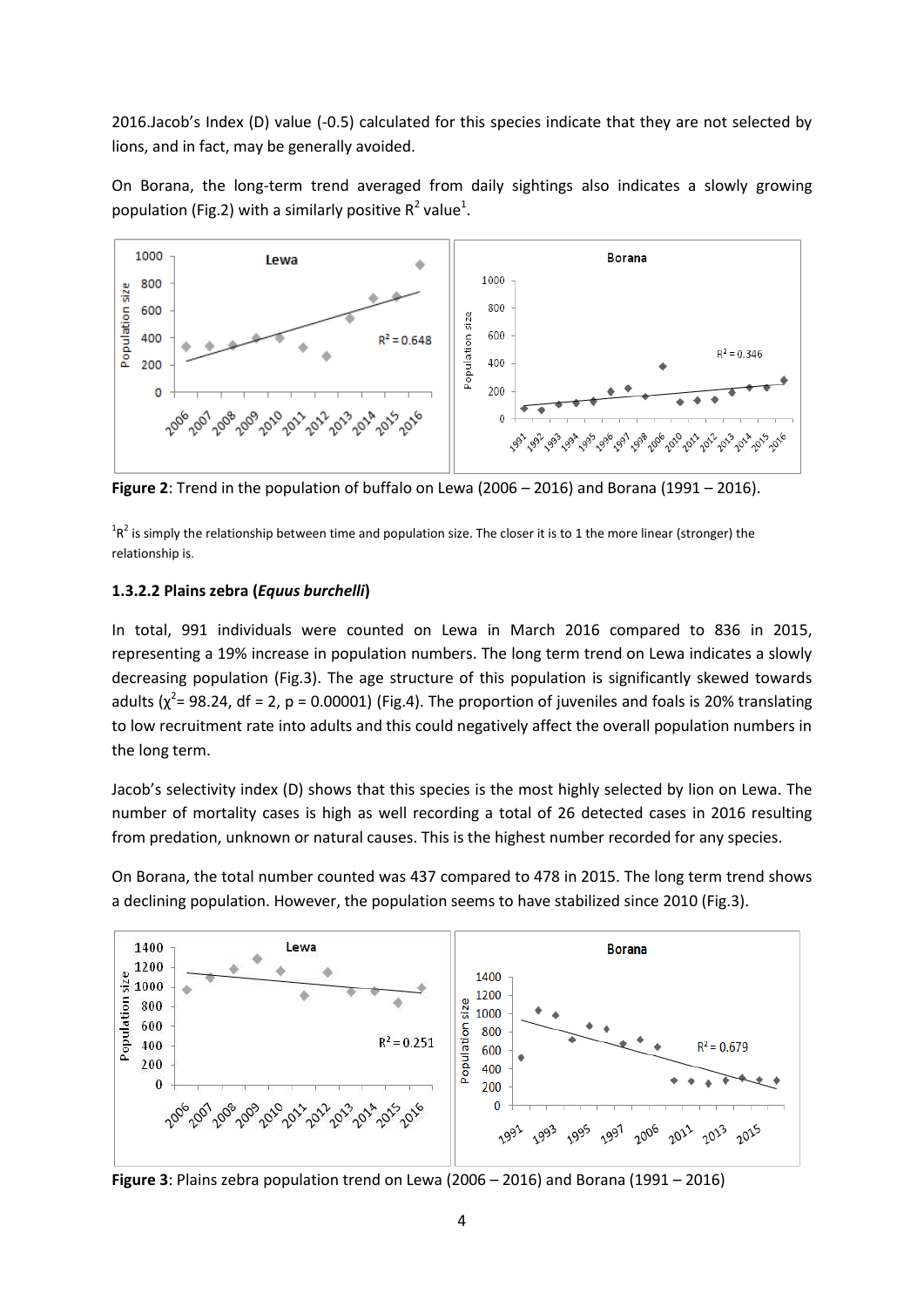

**Figure 4**: Proportional distribution of Plains zebra age classes on Lewa and Borana

#### **1.3.2.3 Grevy's zebra (***Equus grevyi***)**

Grevy's zebra continue to decline over the years (Fig.5). A total of 299 individuals were counted in the aerial count in 2016 compared to 325 in 2015. Similar to the Plains zebra, the sex structure of the Grevy's zebra is significantly skewed towards adults ( $\chi^2$  = 210.2, df = 2, p = 0.0001) (Fig. 6). This translates to low recruitment rate of foals to sub-adults, an indication that the population may not increase in numbers in the medium term. In addition, the adult sex ratio of male to female is 1:1 (Fig.7) and this may lead to low breeding rates. The species was predated by lion although the offtake was proportionate to its availability. There is no doubt that the decreasing trend is being measured by the consistent loss and lack of replacement in adults and sub-adults. This may suggest the near total loss of foals annually (see Q4 2015 for survival rates).Unless the survival rate of foals is raised, Lewas' population is likely to continue its downward trend. It should also be noted that this is not a unique situation and that many of the ungulates on Lewa are displaying similar characteristics.



**Figure 5***:* Grevy's zebra population trend on Lewa, **Figure 6**: Proportional distribution of 2006 – 2016Grevy's zebra age classes on Lewa

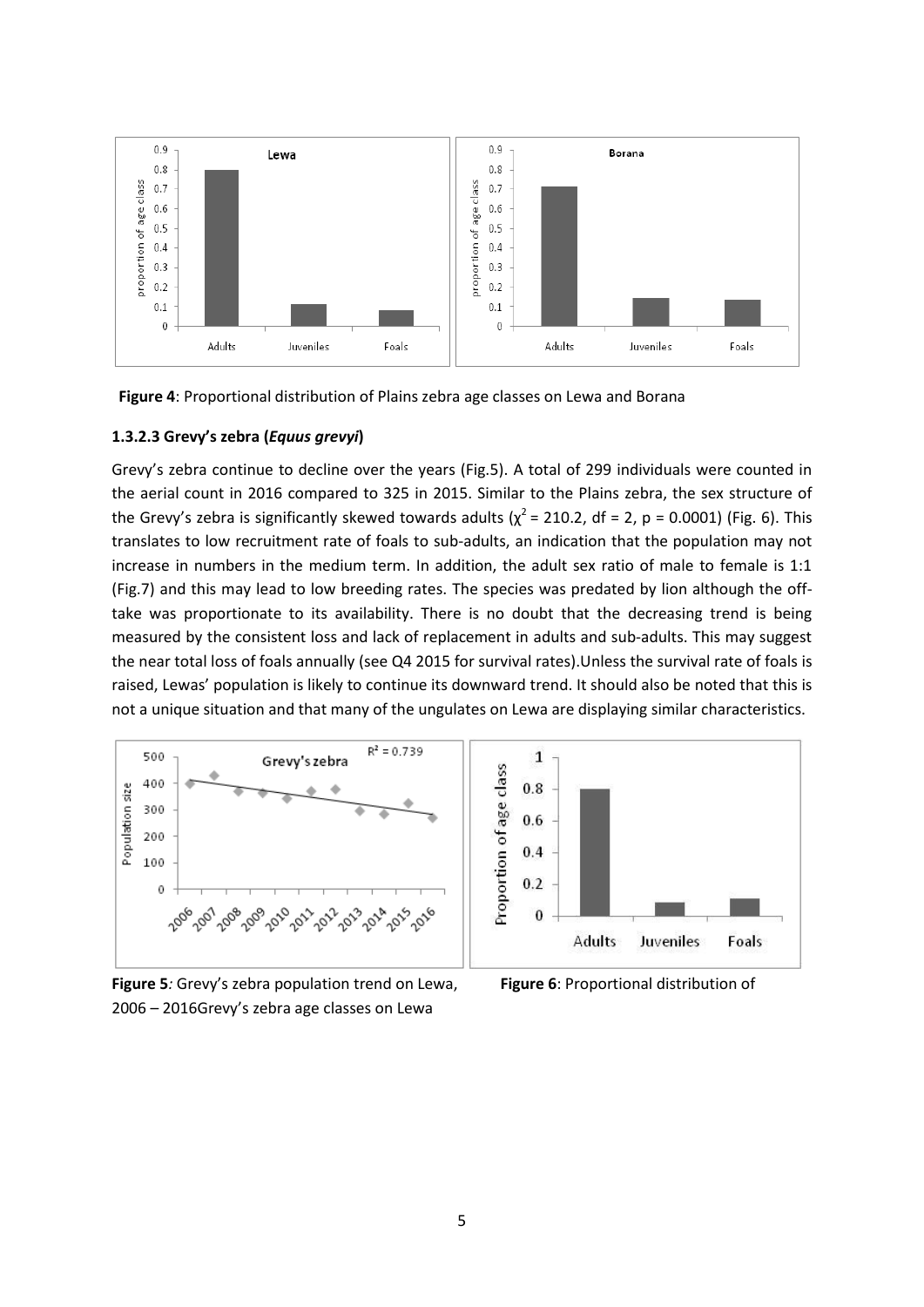

**Figure7:** Proportional distribution of Grevy's zebra sex structure on Lewa

#### **1.3.2.4. Giraffe (***Giraffa camelopardalis reticulata).*

A total of 199 individuals were counted on Lewa during the aerial count in 2016 compared to 182 in 2015. The long-term trend indicates a slowly declining population (Fig. 8). This is underpinned by a population structure that is significantly adult heavy ( $\chi^2$  = 44.2632, df = 2, p = 0.0001), (Fig.9). Jacob's selectivity index (D) shows that this species was not selected by lion and the adult sex ratio is skewed towards females (Fig. 9). Therefore, the population has a potential to increase over time. However it is interesting to note that without the same predation pressure on the species, they are still in decline and demographically skewed as those species that are found to be selected by lion.

In Borana, the total number of giraffe counted was 74 up from 63 in 2015. However, the population trend shows a slowly decreasing population. The numbers have varied greatly over the years but the population seems to have stabilized since 2011 (Fig.8). The age structure is similar to Lewa. Therefore this population displays similar scenario across the LBL.



**Figure 8***:* Giraffe population trend on Lewa (2006 – 2016) and Borana (1991 – 2016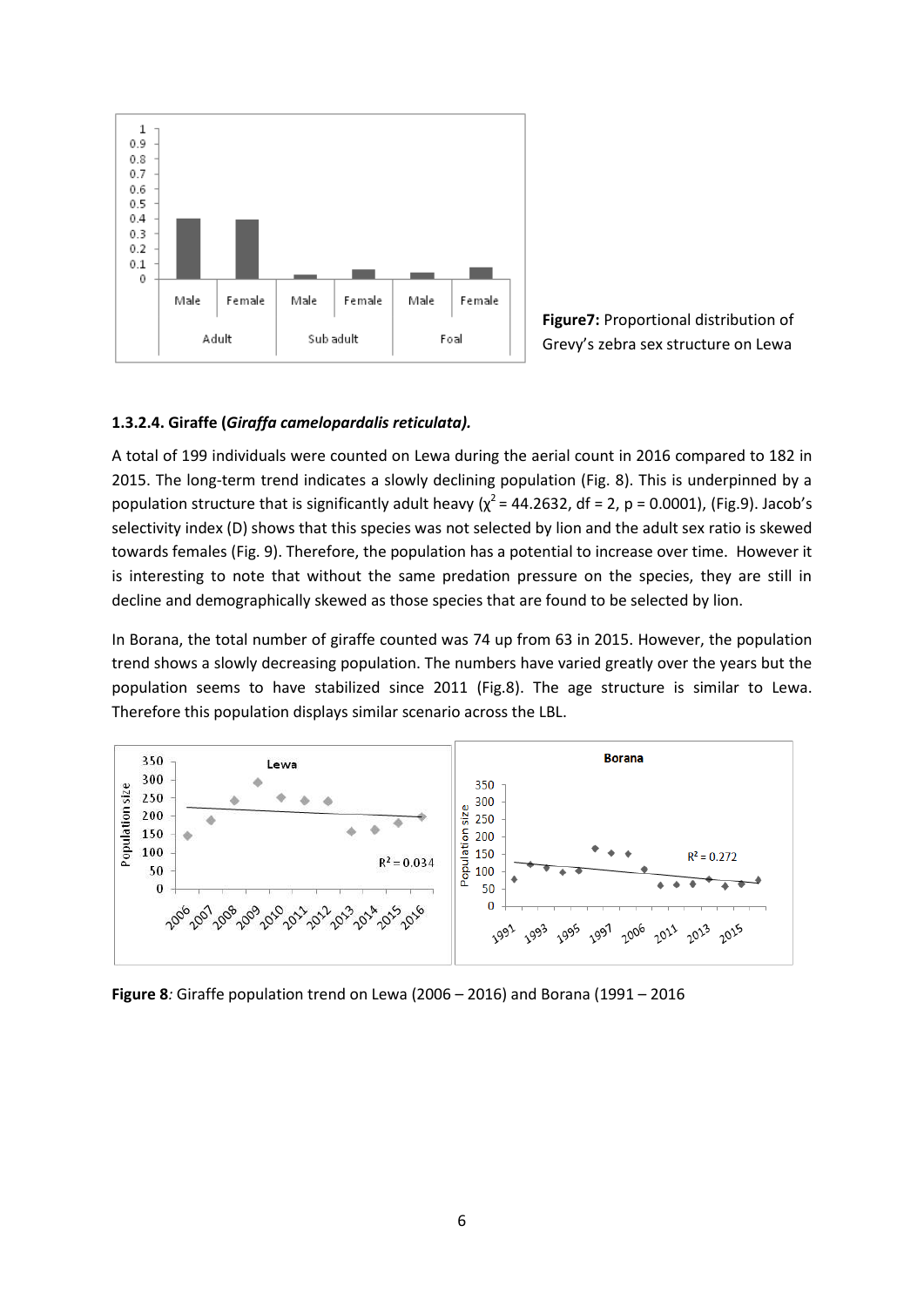

**Figure9***:* Proportional distribution of giraffe age structure on Lewa and Borana.



**Figure 10**: Proportional distribution of giraffe sex structure on Lewa

## **1.3.2.5 Warthog (***Pacocherus africanus***)**

On Lewa, 68 individuals were counted in 2016 compared to 48 in 2015. This represents a 42% increase in population numbers. The long-term trend indicates a decreasing population. However, from 2012 to date, the medium-term trend indicates a recovering population. A similar trend is observed on the Borana population although no estimates were provided for 2016 and this may have been a counting error (Fig.11).

The Lewa population is supported by a strong growth potential reflected in the age structure, with high proportions of piglets and juveniles throughout the year (LRD, 2015).One of the strongholds of warthog is the area around Lewa HQ. Before 2012, this area used to be a core ranging area of two lionesses that were orphaned aged nine months, and had specialized in hunting this species. The two females have since grown and moved on to a different ranging area on Lewa, where they have possibly altered their prey selectivity.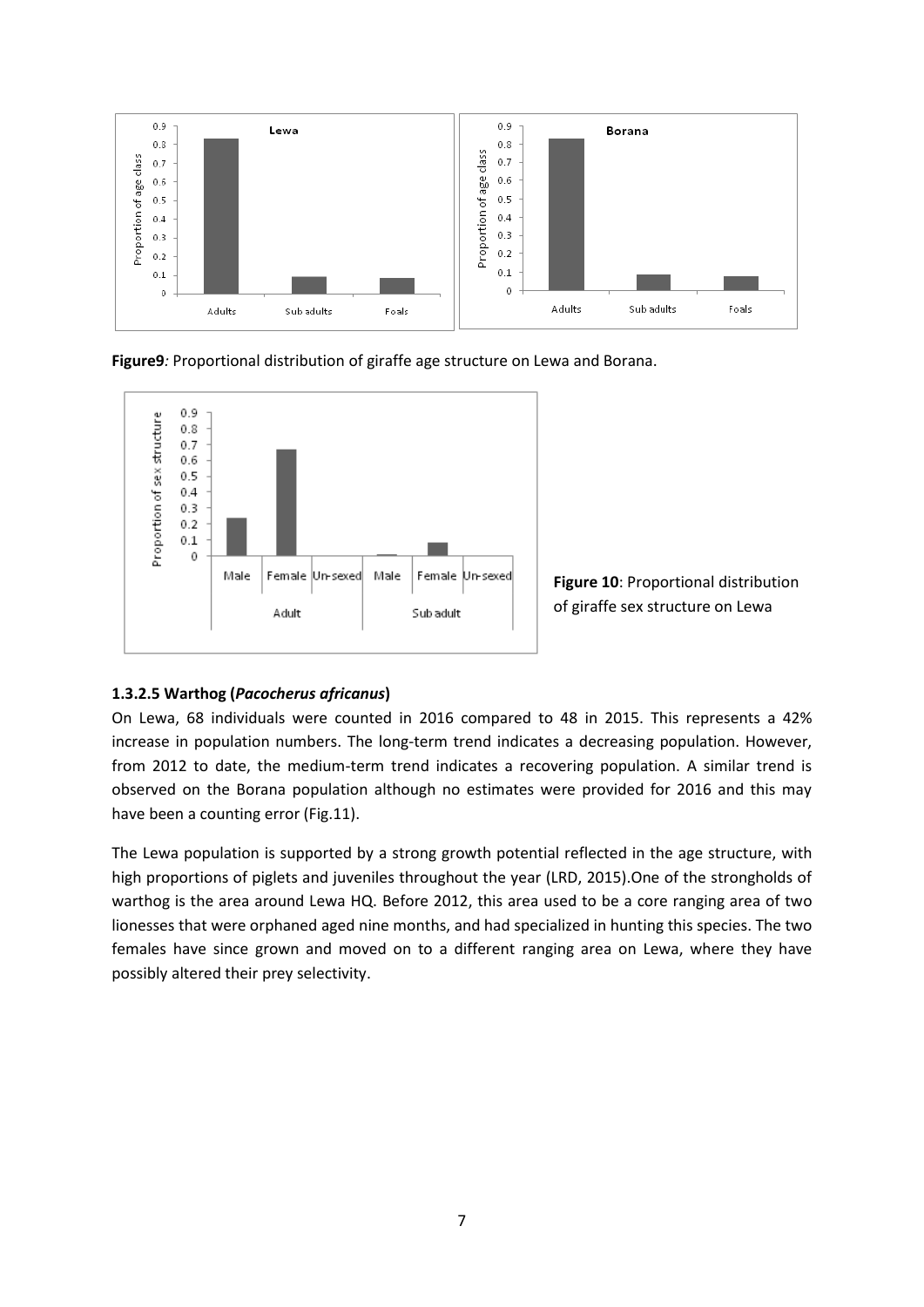

**Figure11**: Trend in the population of warthog on Lewa, 2006 – 2016 and Borana1991 – 2016

### **1.3.2.6 Deffasa waterbuck (***Kobus ellipsiprymnus***)**

On Lewa, 117 individuals were counted in the March 2016 game count, 25 up from 92 in 2015.The long-term trend indicates a declining population (Fig. 12) although this seems to have stabilized due to low predation as suggested by Jacob's Index (D) since 2012.

On Borana, an average of 19 animals was counted in 2016 compared to 43 in 2015.From 1991 – 2010, the long-term trend indicates a declining population. However, from 2012, the trend indicates an increasing population (Fig. 12). In 2016, there appears to have been another decline and we are unable to ascertain whether this is actually a decrease or owing to counting error. This will be monitored for the next quarter to provide a short-term average for confirmation.

Data on the population structure for this population is not available on both Lewa and Borana at this time. To further understand the population dynamics of waterbuck on the LBL area, the department plans to enhance monitoring of this species when capacity allows.



**Figure 12**: Trend in the population of waterbuck on Lewa, 2006 – 2016 and Borana, 1991 - 2016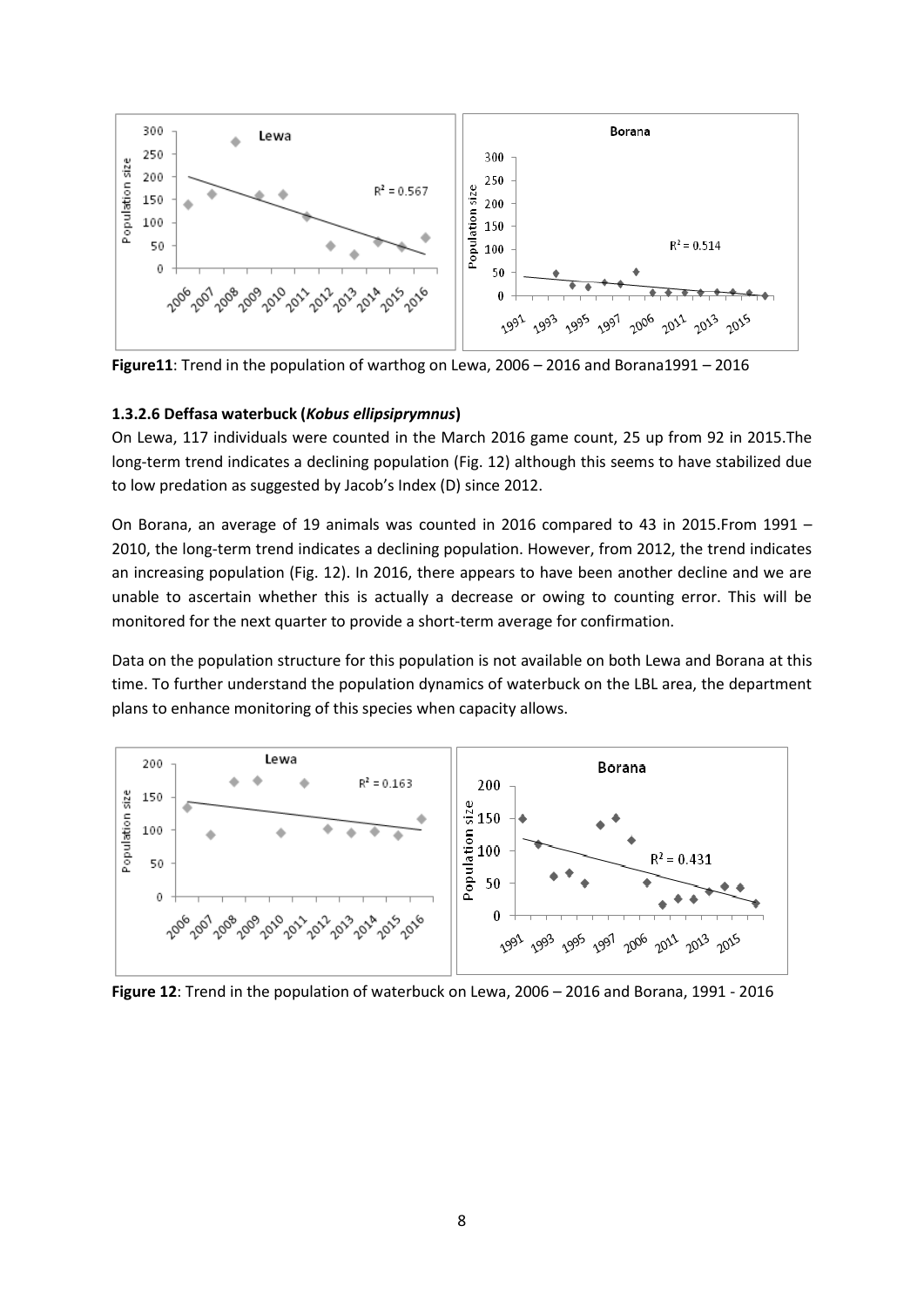#### **1.4 Conclusion and recommendations**

Overall, most of the populations of wildlife on LBL have showed either a stable or a declining trend. On the other hand, the population of wildlife on Borana seem to have reduced in numbers until 2010. However, these populations seem to have either stabilised or have been increasing in numbers since 2011. These trends will continue to be investigated in combination with the contributing environmental variables.

We highly recommend harmonisation of wildlife counting techniques to develop similar status and trends of wildlife. We also recommend that in future, targeted recounts of species be conducted a day after the main count.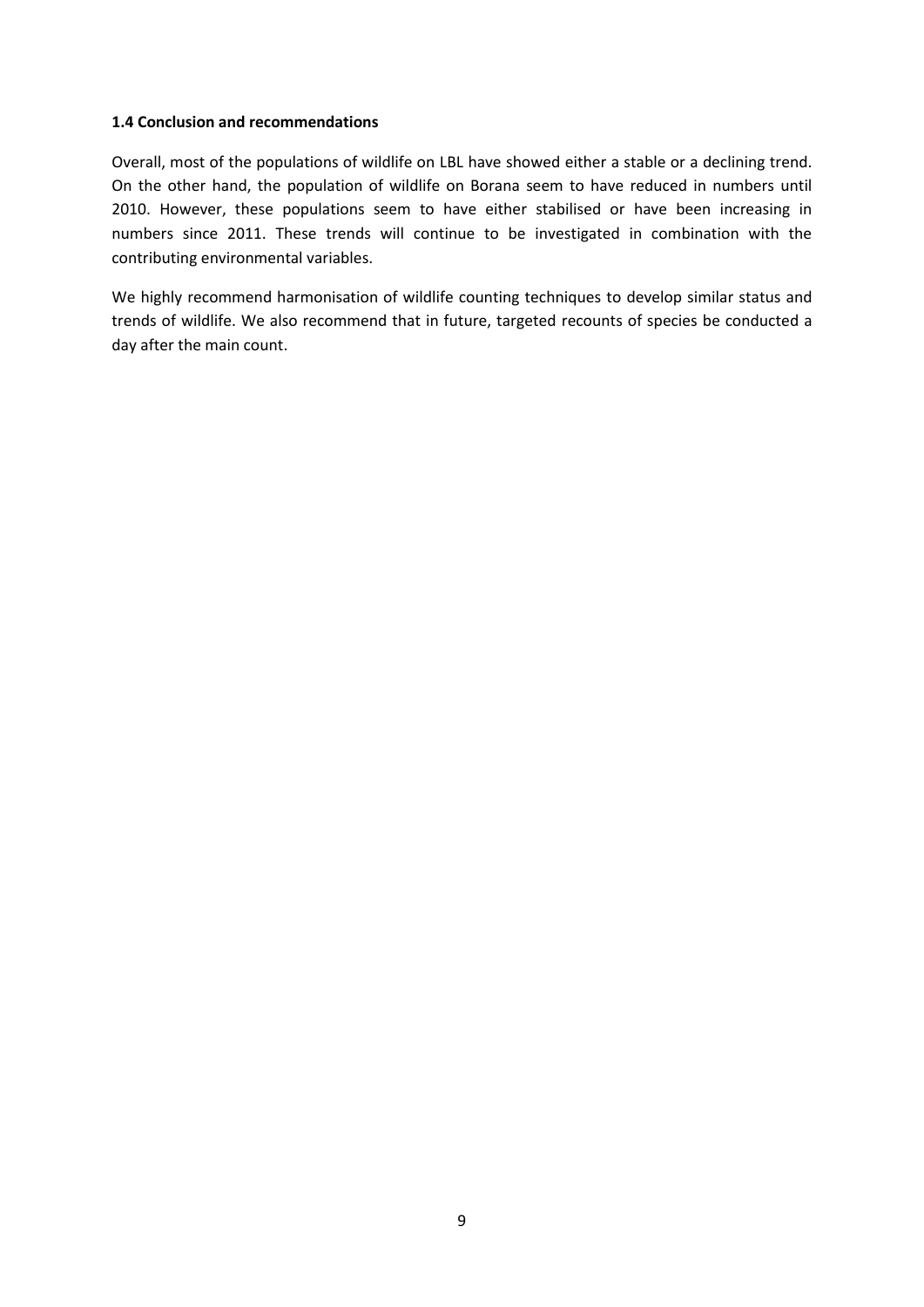| <b>SPECIES</b>        | 2016 |
|-----------------------|------|
| Beisa Oryx            | 179  |
| <b>Black Rhino</b>    | 81   |
| Buffalo               | 1220 |
| <b>Bush Buck</b>      | 15   |
| Cheetah               | 8    |
| Eland                 | 280  |
| Elephant              | 416  |
| Gerunuk               | 10   |
| Giraffe               | 273  |
| <b>Grants Gazelle</b> | 348  |
| Greater Kudu          | 28   |
| Hartebeest            | 30   |
| Impala                | 1113 |
| Klipspringer          | 8    |
| Leopard               | 7    |
| Lion                  | 34   |
| Ostrich               | 51   |
| Thompson Gazelle      | 27   |
| Warthog               | 68   |
| Waterbuck             | 136  |
| White Rhino           | 70   |
| Zebra Burchells       | 1262 |
| Zebra Grevy's         | 299  |

# **Appendix 1**: Combined game count figures on LBL, 2016